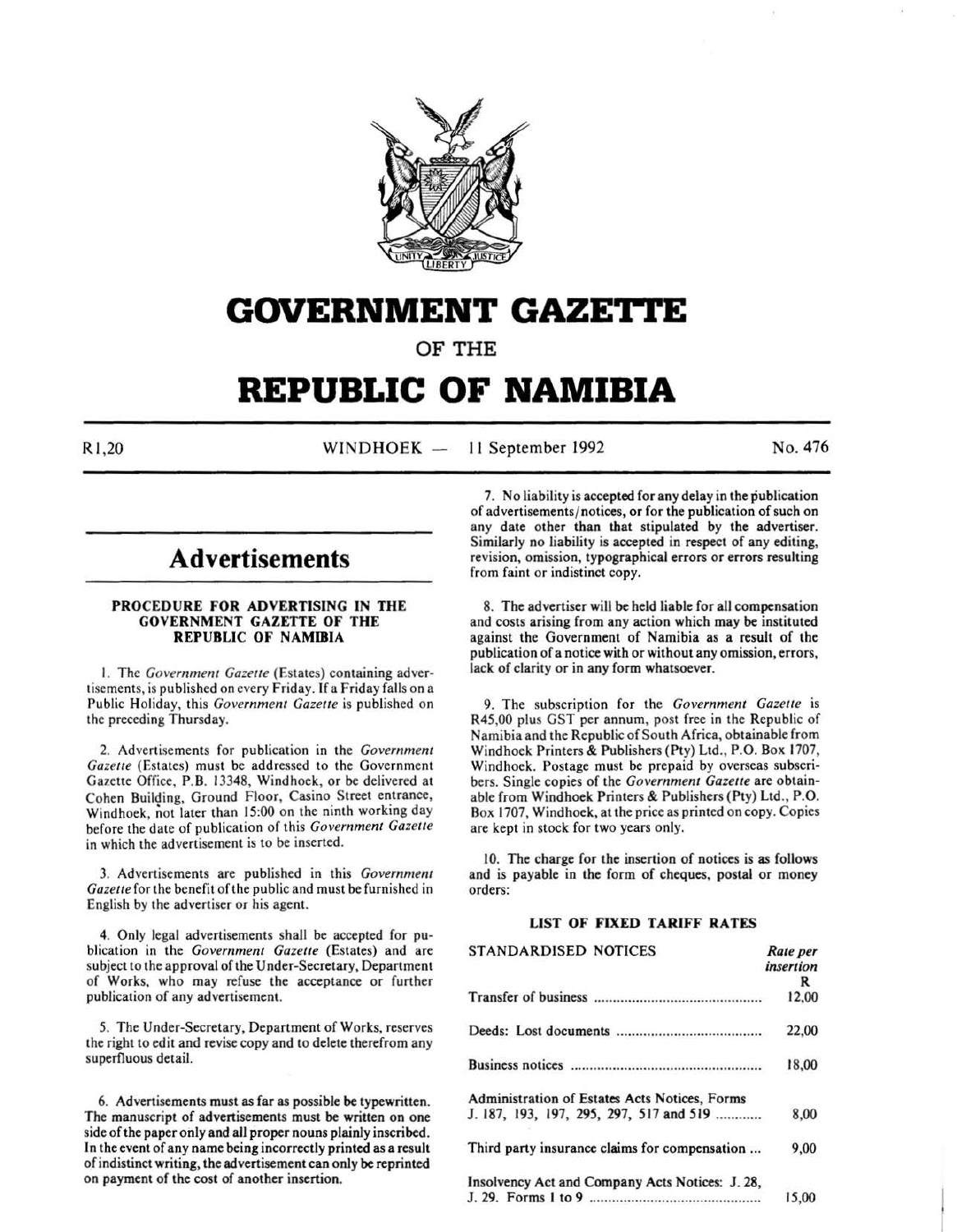| $J.B.$ - Forms 2 and $6$ - additional statements<br>according to word count table, added to the basic<br>traffic.                                                                                      |        |  |
|--------------------------------------------------------------------------------------------------------------------------------------------------------------------------------------------------------|--------|--|
| Change of name (two insertions)                                                                                                                                                                        | 108,00 |  |
| Naturalisation notices (including a reprint for the                                                                                                                                                    | 8,00   |  |
| Unclaimed moneys $-$ only in the Government<br>Gazette, closing date 15 January (per entry of                                                                                                          | 3,00   |  |
|                                                                                                                                                                                                        | 18,00  |  |
|                                                                                                                                                                                                        | 8,00   |  |
| <b>NON-STANDARDISED NOTICES</b>                                                                                                                                                                        |        |  |
| Company notices:                                                                                                                                                                                       | R      |  |
| Short notices: Meetings, resolutions, offers of<br>compromise, conversions of companies, voluntary<br>windings-up, et.: closing of members' registers<br>for transfer and/or declarations of dividends | 40,00  |  |
| Declaration of dividends with profit statements,                                                                                                                                                       | 90,00  |  |
| Long notices: Transfers, changes in respect of<br>shares or capital, redemptions, resolutions, volun-                                                                                                  | 120,00 |  |

|                                                   | 40,00  |
|---------------------------------------------------|--------|
| Liquidators' and other appointees' notices        | 25,00  |
| SALES IN EXECUTION AND OTHER PUBLIC SALES:        |        |
|                                                   | 65,00  |
| Public auctions, sales and tenders:               |        |
|                                                   | 22,00  |
|                                                   | 54,00  |
|                                                   | 82,00  |
| <b>ORDERS OF THE COURT:</b>                       |        |
| Provisional and final liquidations or sequestra-  |        |
| tions                                             | 50,00  |
| Reduction or change in capital mergers, offers of |        |
|                                                   | 120.00 |
| Judical managements, curator bonis and similar    |        |
|                                                   | 120,00 |
|                                                   | 15,00  |
| Supersession and discharge of petitions (J. 158)  | 15,00  |
|                                                   |        |

11. The charge for the insertion of advertisements other than the notices mentioned in paragraph 10 is at the rate of R3,00 per em double column. (Fractions of a em must be calculated as a em).

12. No advertisements shall be inserted unless the charge is prepaid. Cheques, drafts, postal or money orders must be made payable to the Under-Secretary, Department of Works, Private Bag 13348, Windhoek.

### FORM J 187

### LIQUIDATION AND DISTRIBUTION ACCOUNTS IN DECEASED ESTATES LYING FOR INSPECTION

In terms of section 35(5) of Act 66 of 1965, notice is hereby given that copies of the liquidation and distribution accounts (first and final, *unless otherwise stated)* in the estates specified below will be open for the inspection of all persons interested therein for a period of 21 days (or shorter or longer if *specially stated)* from the date specified or from the date of publication hereof, whichever may be the later, and at the offices of the Master and Magistrates as stated.

Should no objection thereto be lodged with the Master concerned during the specified period, the executors will proceed to make payments in accordance with the accounts.

173/92 lHLElN Franz (Frans) Heinrich, 300516 01 0051 8, Windhoek. First. Windhoek. Standard Bank Namibia Ltd., (Registered Bank), Trustee Branch, P.O. Box 2164, Windhoek.

173/92 IHLEIN Franz (Frans) Heinrich, 300516 01 0051 8, Windhoek. Second and Final. Windhoek. Standard Bank Namibia Ltd., (Registered Bank), Trustee Branch, P.O. Box 2164, Windhoek.

245/92 HINZ Gertrud Maria Gisela, 211124 01 006 7, Windhoek. Windhoek. Standard Bank Namibia Ltd., (Registered Bank), Trustee Branch, P.O. Box 2164, Windhoek.

361/92 IMMELMAN Helena Gloudina Catharina, 210626 01 0018 9, Windhoek. Pieter Johannes Jacobus Immelman, 130517 01 0005 7. Windhoek. Standard Bank Namibia Ltd., (Registered Bank), Trustee Branch, P.O. Box 2164, Windhoek.

355/92 KEBBEL Hans Heinrich Walter, 070924 01 0001 8, Swakopmund. Swakopmund, Windhoek. Standard Bank Namibia Ltd., (Registered Bank), Trustee Branch, P.O. Box 2164, Windhoek.

251/92 POTGIETER Gerhardus Ignatius, 320824 01 0010 9, Farm Reitz, District of Gobabis. Gobabis, Windhoek. F.M. Oehi-Trust, P.O. Box 133, Windhoek.

278/92 CROESER Hendrik Karel, 140802 01 0004 9, Flat No. 14, Jan Jonker Court, Windhoek. Windhoek. F.M. Oehi-Trust, P.O. Box 133, Windhoek.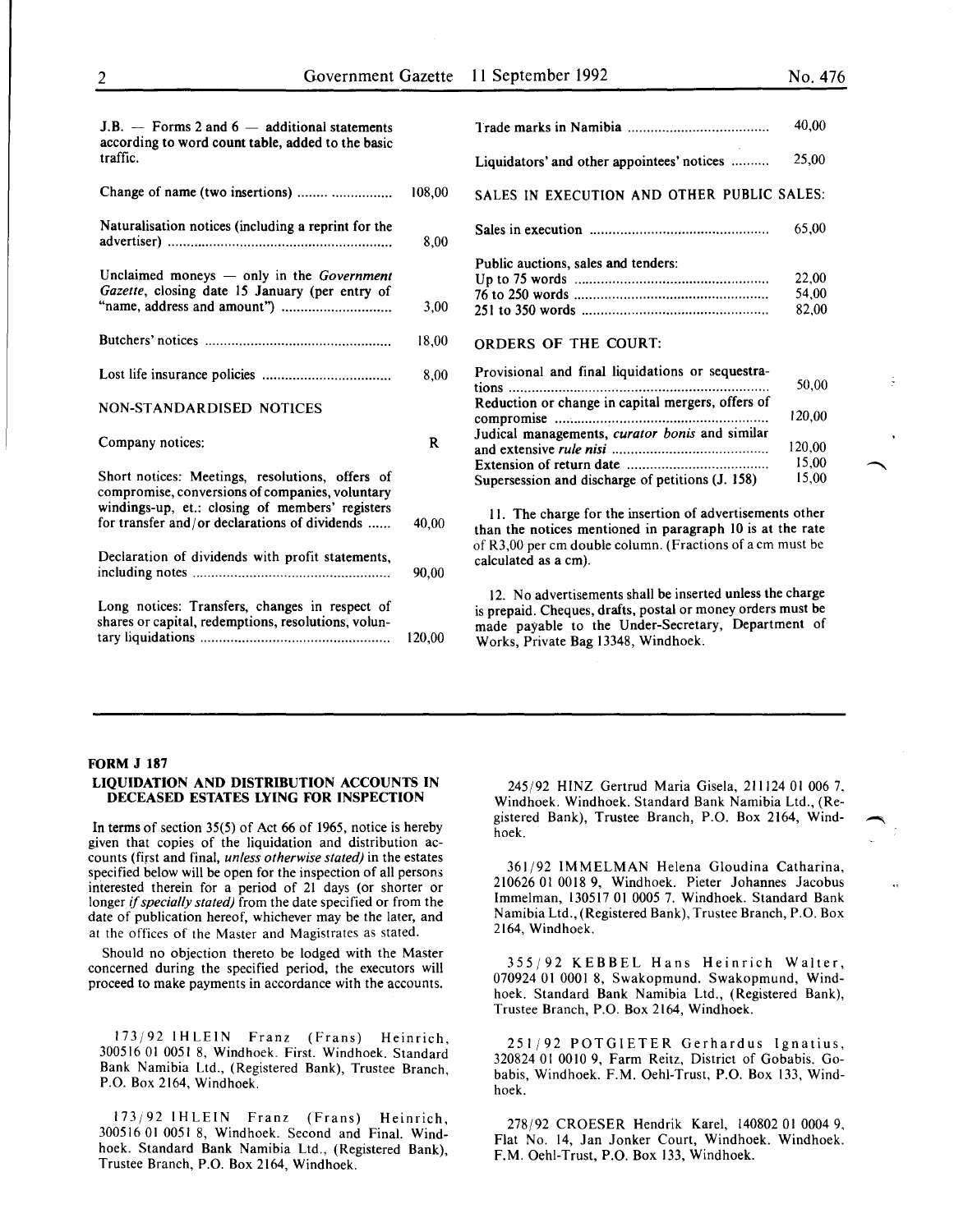134/92 GROESCHEL Fritz Robert, 431030 01 0001 3, Okahandja. Magdalena Groeschel, 460624 01 0019 8. Okahandja, Windhoek. Mr. K. Nieft, c/o Keller & Neuhaus Trust Co. (Pty) Ltd., P.O. Box 156, Windhoek.

568/91 MULLER Retief, 650726 51 1800 8, Windhoek. Windhoek. Bank Windhoek Ltd., (Estate and Trust Department), P.O. Box 15, Windhoek.

184/92 VENTER Carel Hendrik, 080712 01 0002 4, Windhoek. Windhoek, Windhoek. First National Trust, P.O. Box 448, Windhoek.

### FORM J 193

.'

### NOTICE TO CREDITORS IN DECEASED ESTATES

All persons having claims against the estates mentioned below are hereby called upon to lodge their claims with the executors concerned, whithin 30 days (or otherwise as indicated) calculated from the date of publication hereof. The information is given in the following order: Estate number, surname and christian names, date of birth, identity number, last address, date of death; surviving spouse's names, surname, date of birth and identity number; name and address of executor or authorised agent, period allowed for lodgement of *claims* if *other than 30 days.* 

410/92 GROENEWALD Adolph, Windhoek, 30 September 1925, 250930 50 0700 5, No. 3 Feld Street, Swakopmund, 21 July 1992. Mrs. G.D. Groenewald, cjo P.O. Box 23079, Windhoek.

391/92 RAA TH Etienne Basson, 7 December 1930, 301207 01 0002 I, Farm Olim 183, P.O. Box 563, Grootfontein, 21 June 1992. Ester Raath, P.O. Box 563, Grootfontein. Theunissen, Van Wyk & Partners, 4th Floor, Nimrod Building, Kasino Street, P.O. Box 3110, Windhoek.

DEDIG Wolfgang, Windhoek, 14 February 1925, 250214 01 0017 9, Farm Miershoop, District of Otjiwarongo, 18 August 1992. Johanna Susanna Katrina Dedig (born Nel). Standard Bank Namibia Ltd., (Registered Bank), Trustee Branch, P.O. Box 2164, Windhoek .

STEENKAMP Adriaan Hermanus Louw, Windhoek, 19 March 1932, 320319 01 0011 3, Outjo, 29 July 1992. Standard Bank Namibia Ltd., (Registered Bank), Trustee Branch, P.O. Box 2164, Windhoek.

COETZEE Coenraad Johannes Willem, Windhoek, 17 October 1907,071017 01 0002 4, Windhoek, 12 August 1992. Adriana Jacoba Coetzee (born Kruger). Standard Bank Namibia Ltd., (Registered Bank), Trustee Branch, P.O. Box 2164, Windhoek.

GOLIATH Sara Emma, Windhoek, 30 December 1946, 461230 09 0006 3, P.O. Box 7034, Katutura, 16 January 1990. Mr. K. Nieft, cj o Keller & Neuhaus Trust Co. (Pty) Ltd., P.O. Box 156, Windhoek.

### FORM 2

### MEETING OF CREDITORS IN SEQUESTRATED ESTATES OR COMPANIES BEING WOUND UP

Pursuant to section 41 and 42 of the Insolvency Act, 1936, section 179 and 182 of the Companies Act, 1926, and section 339 and 366 of the Companies Act, 1973, notice is hereby given that a meeting of creditors will be held in the sequestrated estate or companies being wound up mentioned below, indicating the number of estate/company: the name and description of estate/company; the date, hour and place of meeting and the purpose of meeting.

Meetings in a place in which there is a Master's Office, will be held before the Master; elsewhere they will be held before the Magistrate.

W5/92 Auto-Park (Pty) Ltd., (In Liquidation). 23 September 1992, at 10:00, at the Office of the Master of the High Court, Windhoek. Special Meeting, proof of further claims. Investment Trust Co. (Pty) Ltd., P.O. Box 21204, Windhoek.

#### FORM 4

### LIQUIDATION ACCOUNTS AND PLANS OF DISTRIBUTION OR CONTRIBUTION IN 3EQUESTRATED ESTATES OR COMPANIES BEING WOUND UP

Pursuant to section 108(2) of the Insolvency Act, 1936, section 136(2) of the Companies Act, 1926, and section 406(3) of the Companies Act, 1973, notice is hereby given contribution in the estates or the companies mentioned below will lie open for inspection by creditors or contributories at the offices of the Master and the Magistrates stated therein, for a period of 14 days, or for such a period as stated therein, from the dates mentioned below or from the date of publication hereof, whichever may be the later date.

W26/91 Jacko (Pty) Ltd., (in Liquidation). First and Final Liquidation Account. Windhoek. G. du Plessis, P.O. Box 22439, Windhoek.

### NOTICE

Notice is hereby given in terms of Section 34 of the Insolvency Act No. 24 of 1936 that PIETER JAN HARM KRUGER who traded as RIENTAL RESTAURANT at Ernst Stumpfeweg, Mariental, intends to dispose of the said business.

VAN HEERDEN, LIEBENBERG & CO. ATTORNEYS School Street P.O. Box 13 **Mariental**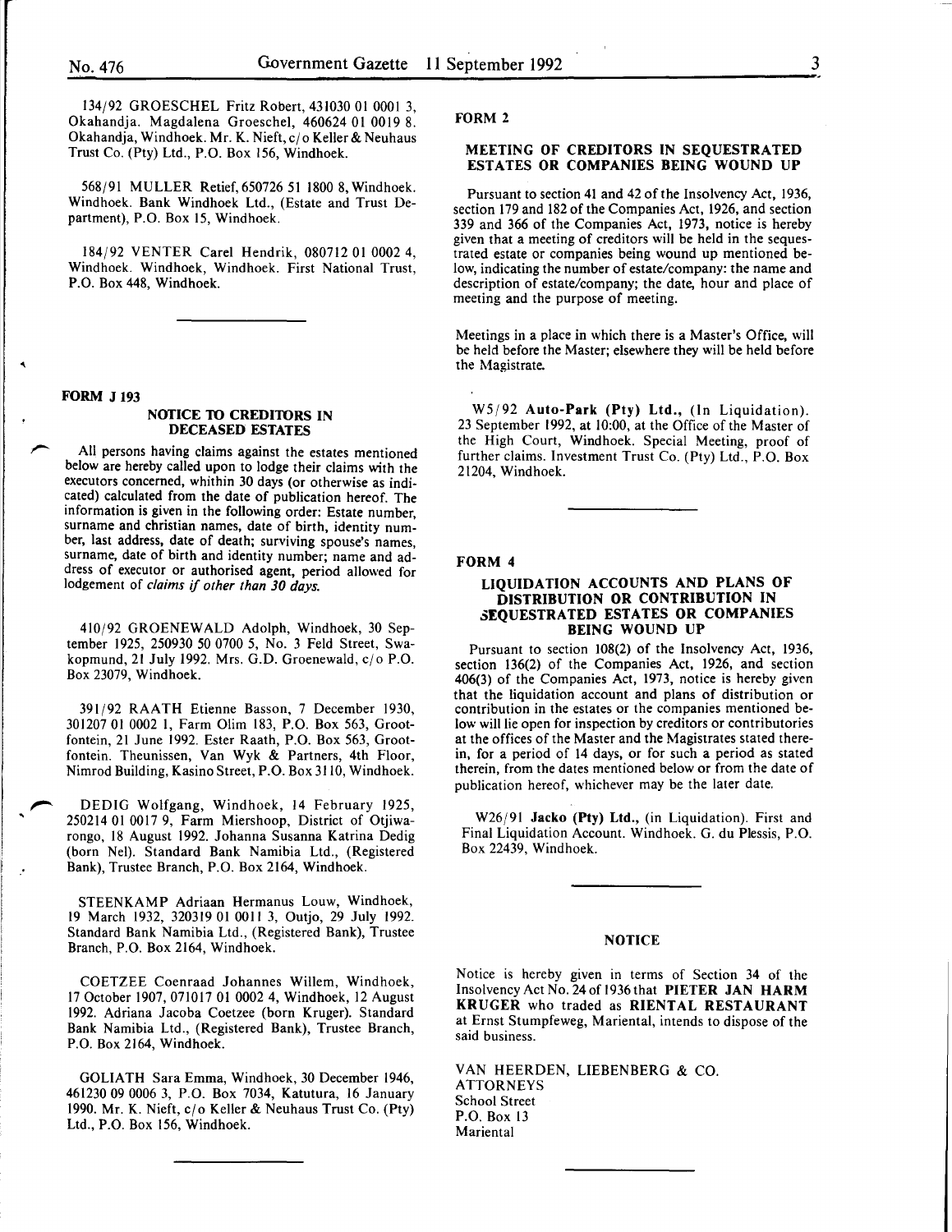### IN THE HIGH COURT OF NAMIBIA

In the matter between:

COMMERCIAL BANK OF NAMIBIA LIMITED Plaintiff and WALTER FRITZ HEINZ Defendant

### NOTICE OF SALE IN EXECUTION OF IMMOVABLE PROPERTY

In execution of a judgement of the above Honourable Court in the abovementioned suit, a sale will be held on Wednesday, the 30th day of September 1992, at 10:00, at the Magistrate's Court, Karibib, of the undermentioned property of the Defendant:

| <b>CERTAIN</b>  | Farm Kurikaub Sued No. 30<br>Registration Division "H";                                      |
|-----------------|----------------------------------------------------------------------------------------------|
| <b>SITUATED</b> | In the district of Usakos:                                                                   |
| MEASURING       | 5102.5035 (Five Thousand One Hun-<br>dred and Six Point Five Nought<br>Three Five) Hectares; |
| <b>CERTAIN</b>  | Farm Kurikaub Nord No. 31<br>Registration Division "H";                                      |
| <b>SITUATED</b> | In the district of Usakos;                                                                   |
| MEASURING       | 6100.8033 (Six Thousand One Hun-<br>dred Point Eight Nought Three<br>Three) Hectares.        |

The property shall be sold by the Deputy Sheriff of Usakos to the highest bidder with a reserve price of R469 890.18 (FOUR HUNDRED AND SIXTY-NINE THOU-SAND EIGHT HUNDRED AND NINETY RAND AND EIGHTEEN CENT).

10% of the purchase price is to be paid in cash on the date of the sale, the balance to be paid against transfer, to be secured by a Bank or Building Society or other acceptable guarantee to be furnished to the Deputy Sheriff within fourteen ( 14) days after the date of the sale.

The full conditions of the sale will be read out by the Deputy Sheriff on the day of the sale but may be inspected at any time prior to the sale at the offices of the Deputy Sheriff or at the offices of the Plaintiff's attorneys.

DATED at WINDHOEK this 2nd day of September 1992.

MESSRS. P.K. KOEP AND COMPANY per: P.F. KOEP ATTORNEYS FOR PLAINTIFF First Floor. Acme Corner **Kasino Street** Windhoek

### IN THE MAGISTRATE'S COURT OF WINDHOEK

| HELD AT WINDHOEK       | CASE NO.: 9897/91 |
|------------------------|-------------------|
| In the matter between: |                   |
| SWA BUILDING SOCIETY   | Plaintiff         |

and NAOMI MURIRUA Defendant

### NOTICE OF SALE IN EXECUTION

In execution of a Judgement granted by the above Honourable Court, the following property will be sold by public auction by the Court Messenger for the District of Windhoek on Wednesday, the 23rd day of September 1992, at 12:00, Erf No. 182, Wanaheda Township, Windhoek.

| <b>CERTAIN</b> | Erf No. 182, Wanaheda Township:                                   |
|----------------|-------------------------------------------------------------------|
| SITUATE        | In the Municipality of Windhoek<br>Registration Division " $K$ ": |

with all improvements thereon.

### CONDITIONS OF SALE:

- I. The Sale is subject to the provisions of the Magistrate's Court Act No. 32 of 1944 as amended, and the property will be sold "voetstoots" according to the existing title deed.
- 2. One-tenth of the purchase price shall be payable immediately after the Sale in cash. the balance together with interest thereon at 20% against transfer. which transfer shall be given without delay.
- 3. With improvements on the property although no warranty is given in this regard.
- 4. The complete Conditions of Sale will be read out at the time of the sale, and may be inspected beforehand at the offices of the Court Messenger, the SWA Building Society and Plaintiff's attorneys at Windhoek.

(Sgd.) E.H. PFEIFER FISHER. QUARMBY & PFEIFER ATTORNEYS FOR PLAINTIFF 1st Floor SWABS Building Post Street P.O. Box 37 Windhoek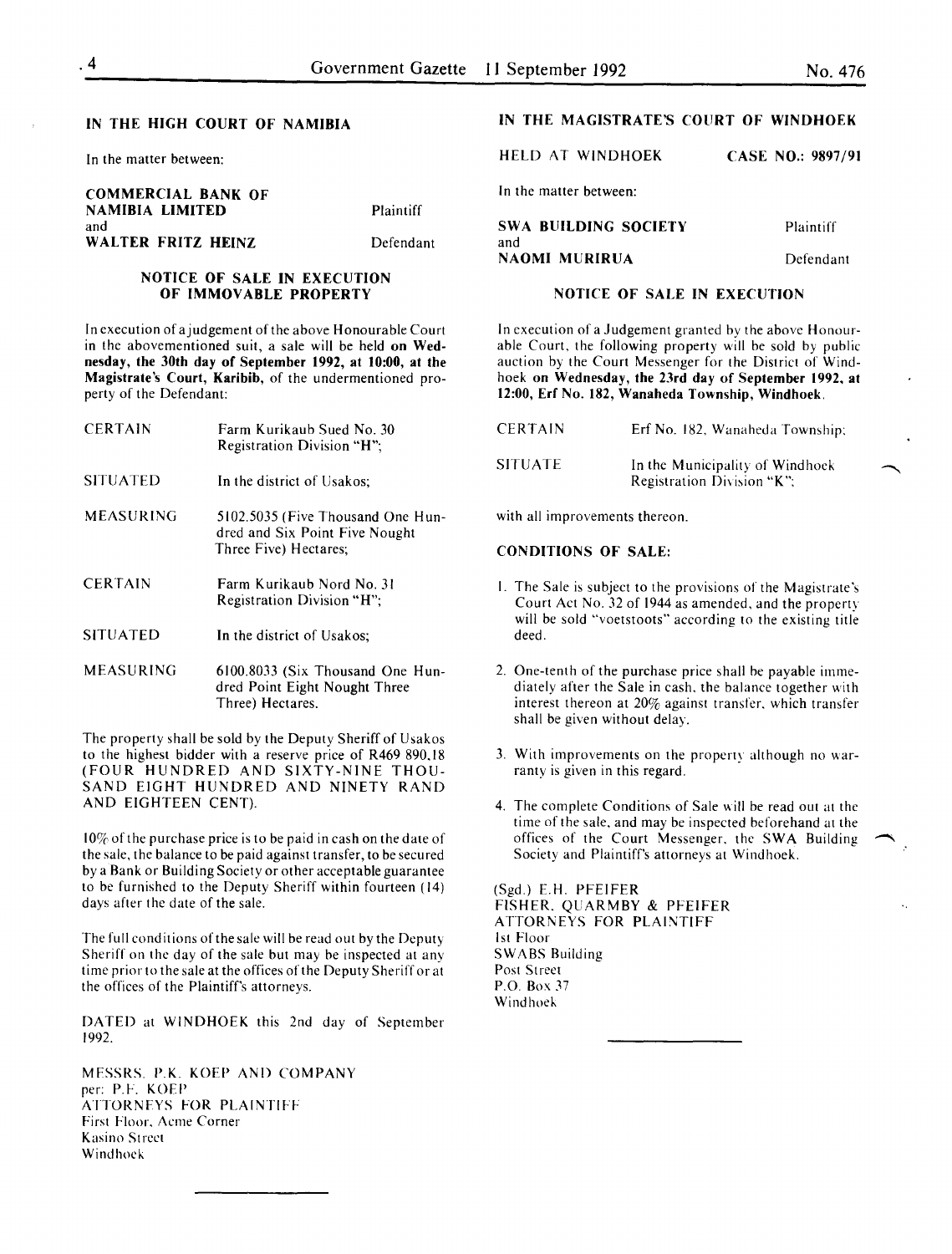### IN THE HIGH COURT OF NAMIBIA

In the matter between:

| <b>SWA BUILDING SOCIETY</b>        | Plaintiff |
|------------------------------------|-----------|
| and<br><b>JOHN HEINRICH HANSEN</b> | Defendant |

### NOTICE OF SALE IN EXECUTION

Pursuant to a Judgement of the above Honourable Court granted on the 24th day of April 1992, the following immovable property will be sold without reserve and "voetstoots" by the Deputy Sheriff of the District of Windhoek, on Thursday, the 1st day of October 1992, at 09:00, at Erf No. 1756, Dawid Bezuidenhout Street, Khomasdal Township, (Extension No. 4).

| <b>CERTAIN</b> | Erf No. 1756, Khomasdal Town-<br>ship, (Extension No. 4);     |
|----------------|---------------------------------------------------------------|
| <b>SITUATE</b> | In the Municipality of Windhoek<br>Registration Division "K". |

The "Conditions of Sale-in-Execution" will lie for inspection at the office of the Deputy Sheriff at Windhoek and at the Head Office of Plaintiff at Windhoek and Plaintiff's Attorneys, Fisher, Quarmby & Pfeifer, at the undermentioned address.

DATED at WINDHOEK this 28th day of August 1992.

(Sgd.) E.H. PFEIFER FISHER, QUARMBY & PFEIFER ATTORNEYS FOR PLAINTIFF 108 SWABS Building Post Street Windhoek

### **NOTICE OF TRANSFER OF BUSINESS**

KINDLY TAKE NOTICE that PIETER JOHAN SMEER, who traded under the name and style of PRIME INTERIORS at the F.H. Construction Premises, Holstein Street, Lafrenz Township, Windhoek, sold the said business on the 3rd August 1992, to GABRIEL NICOLAAS VILJOEN, who will continue to carry on trading for his own account on the same premises under the same name and style from that date.

This publication shall serve as Notice being given in terms of Section 34 of the Insolvency Act 24 of 1936.

(Sgd.) M.C. GREEFF (MRS) VAN DER MERWE-GREEFF ATTORNEYS FOR APPLICANT Kock & Schmidt Building 26a Garten Street P.O. Box 2356 Windhoek

### FARM FOR SALE

Upon instructions from the Agricultural Bank of Namibia, the Deputy Sheriff of Mariental will sell by public auction on 7 October 1992, at 10:00, in front of the Magistrate's Office at Mariental, the following property:

| <b>CERTAIN</b> | Remaining Extent of the Farm The |
|----------------|----------------------------------|
|                | Dunes No. 206,                   |
|                | Registration Division "R"        |
|                | District Mariental:              |
|                |                                  |

**MEASURING** 4658,5104 hectare.

As described in Deed of Transfer No. Tl677/1979 in the name of JOHAN DAVID GERHARDUS DE KLERK born on 11 November 1939.

The property is situated 57 km east of Mariental. Buildings and improvements alleged to exist on the property are:

7-Roomed dwelling-house, 2 garages, I open shed, I storeroom, I pelt room, cooler, I labourer's house, 6 boreholes, 6 windmills, I engine, I power head, *5* reservoirs, I tank and 15 drinking troughs.

No assurance can be given that the said buildings and improvements do exist, nor that any of them is free from a right of retention or hire purchase agreement, nor that an adjoining owner has no interest or claim for contribution in respect of any boundary fencing.

The property is sold "voetstoots" as it stands, subject to all servitudes and conditions specified in the title deed. The terms of payment of the purchase-price are as follows: One-fifth of the purchase price and additionally all costs in connection with the sale including advertising costs as well as any taxes and auctioneer's commission shall be paid on the fall of the hammer in cash or by means of a bankguaranteed cheque. The balance of the purchase price plus 15% interest per annum thereon from the date of sale to date of payment shall be payable to the Bank within 3 months after the date of sale. The purchaser is at liberty to pay on the fall of the hammer a larger amount than the prescribed one-fifth of the purchase price, and he may pay the balance of the purchase price immediately or at any time before expiration of three months after the date of sale.

The purchaser shall be liable for the payment of transfer duty, costs of transfer, taxes, rates, estate duty and government charges (if any) and any other expenses as may be necessary to register transfer in his name. These amounts shall be paid as soon as the Bank requests payment thereof.

The Bank reserves the right at any time to withdraw from the sale any property which is offered for sale.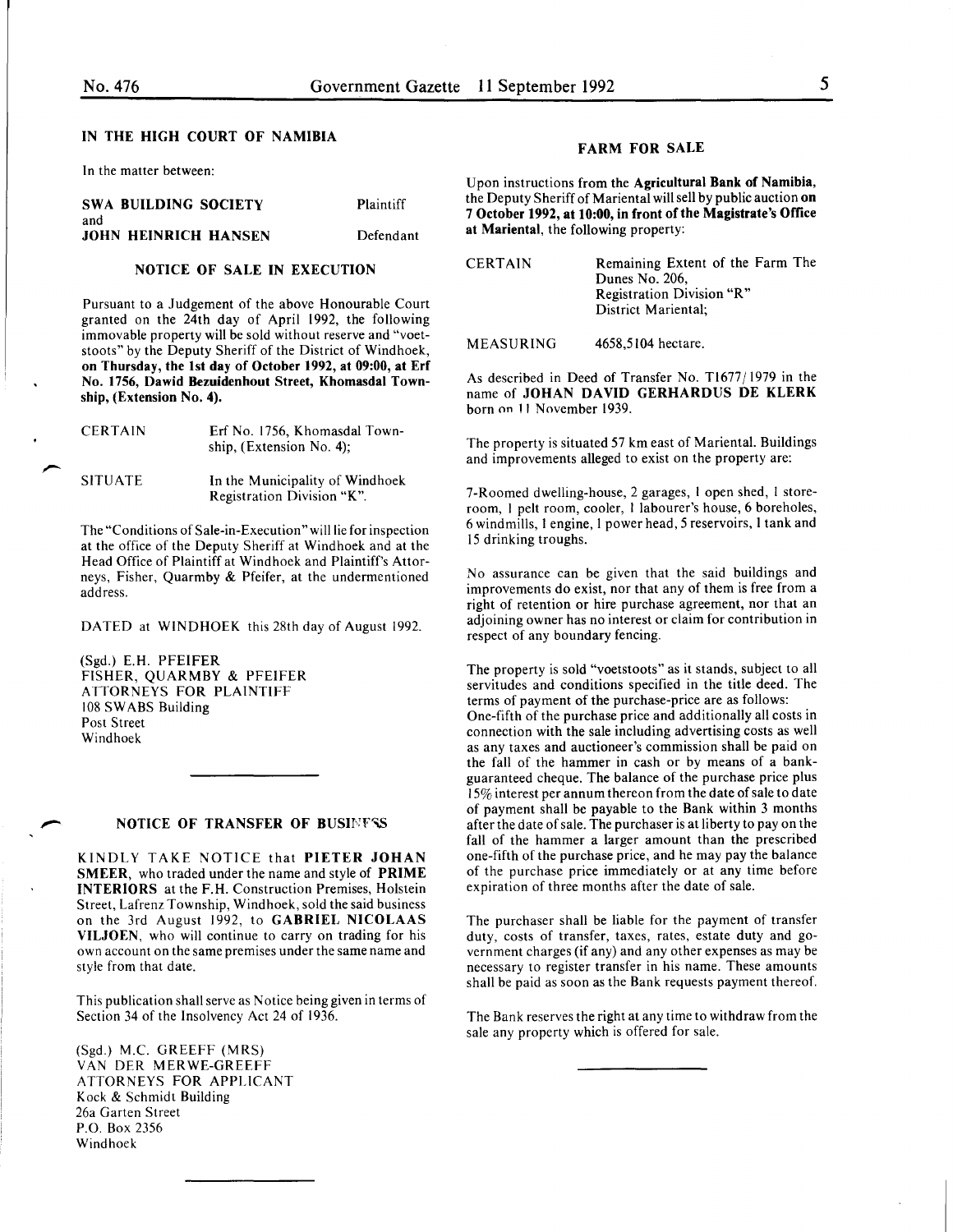### GUARDIAN'S FUND

The following list of amounts of R I 00,00 or more, standing in the books of the Guardian's Fund in the Office of the Master of the High Court, Windhoek at 31 August 1992 claimable and having remained unclaimed for a period of one year, but not exceeding three years, is published in conformity with section 91 of Act 66 of 1965 as amended.

Persons interested are invited to submit their claims to this office quoting the number and folio as here given, supported by the requisite proof of such claims. •

AMOUNTS DUE FROM SUNDRY ESTATES TO HEIRS WHO HAVE ATTAINED MAJORITY:

| <b>Folio</b> | <b>Estate Number</b> | To Whom due                     | Amount    |
|--------------|----------------------|---------------------------------|-----------|
| $A-Z$        | 101/86               | A.G. Dames                      | 3 904,82  |
|              | 527/70               | A. Hancer                       | 1 634,32  |
|              | 7/1/2/5              | M.B. Johannessen                | 4 296,70  |
|              | 14/83                | E.N. Martinus                   | 14 145,76 |
|              | 7/1/2/5              | A. Phillipus                    | 5 137,92  |
|              | 552/69               | M.W. Robertson                  | 5 924,07  |
|              | 7/1/2/5              | M. Shanghala                    | 13 054,28 |
|              | 457/78               | N.S. van der Westhuizen Strauss | 7975,77   |

### 1. INHERITANCE OF ABSENT HEIRS 2. SURPLUS IN OR MONEYS DUE TO DECEASED AND INSOLVENT ESTATES AND COMPANIES IN LIQUIDATION

| <b>Folio</b> | <b>Estate Number</b> | Name of Estate              | <b>To Whom Due</b>         | <b>Amount</b> |
|--------------|----------------------|-----------------------------|----------------------------|---------------|
| <b>UM</b>    | 7/1/2/5              | E. Amaambo                  | E/L E. Amaambo             | 9 252,00      |
|              | 7/1/2/5              | P. Antonia                  | E/L P. Antonia             | 4 359,00      |
|              | 7/1/2/5              | S. Britz                    | E/L S. Britz               | 3 183,00      |
|              | 7/1/2/5              | M. Fernando                 | $E/L$ M. Fernando          | 4 047,00      |
|              | 7/1/2/5              | A. Festus                   | E/L A. Festus              | 4 359,00      |
|              | 250/90               | J. Buys                     | F. Buys                    | 122,05        |
|              | 7/1/2/5              | M. Hausiku                  | E/L M. Hausiku             | 6 318,00      |
|              | 242/89               | J. Jossob                   | J. Jossob                  | 1 693,32      |
|              |                      |                             | A. Ludeke                  | 1 693,31      |
|              |                      |                             | J. Jossob                  | 144,35        |
|              | 426/89               | B. Karutjaiva               | E. Karutjaiva              | 755,92        |
|              | 7/1/2/5              | J. Kudumo                   | E/L J. Kudumo              | 4 047,00      |
|              | 7/1/2/5              | D.M. Lisulo                 | $E/L$ D.M. Lisulo          | 3 735,00      |
|              | 502/90               | S. Losper                   | S.L. Losper                | 375,93        |
|              | 449/90               | A.B. Loy                    | Unknown heirs              | 11 370,93     |
|              | 7/1/2/5              | The Magistrate Keetmanshoop | $E/L$ C.A. Frederik        | 5 217,13      |
|              |                      |                             | E/L P.E. Blockstein        | 9 075,30      |
|              |                      |                             | $E/L$ F. Vries             | 12 131,24     |
|              |                      |                             | E/L J. Baisako             | 3 735,00      |
|              | 7/1/2/5              | The Magistrate Windhoek     | $E/L$ R.R. Guiseb          | 1 130,28      |
|              |                      |                             | Sara                       | 2 165,37      |
|              | 430/89               | L. Makunde                  | T.F. Makunde also known as | 7 090,00      |
|              |                      |                             | F. Kamb                    |               |
|              | 7/1/2/5              | M.C. Matengu                | $E/L$ M.C. Matengu         | 4 671,00      |
|              | 7/1/2/5              | F. Matroos                  | E/L F. Matroos             | 4 359,00      |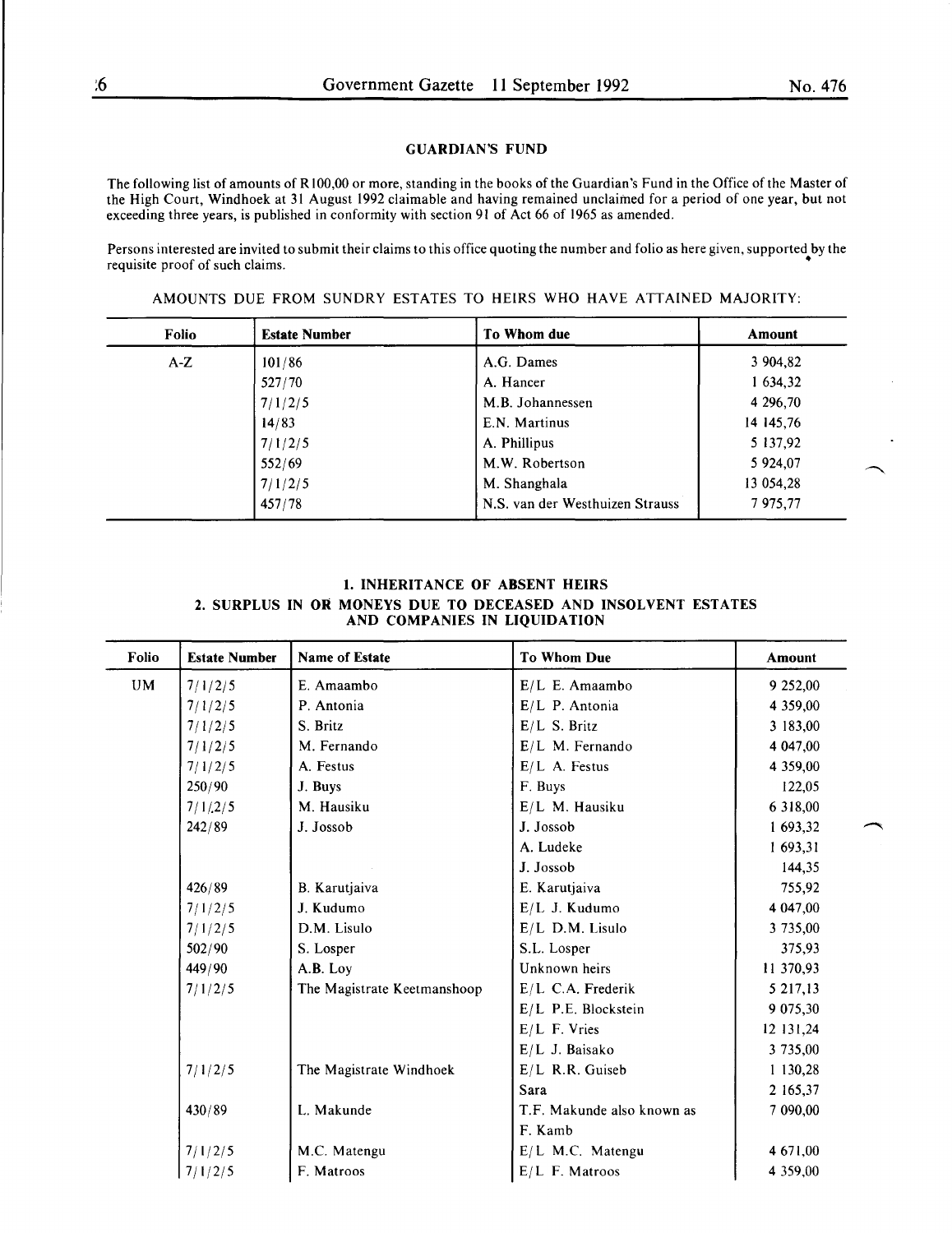H.

 $\langle \cdot \rangle$ 

 $\bar{\star}$ 

| 367/89    | K. Mishe                          | M. Mishe                            | 23 125,60     |
|-----------|-----------------------------------|-------------------------------------|---------------|
| 7/1/2/5   | A.H. Mutata                       | E/L A.H. Mutata                     | 4 359,00      |
| 7/1/2/5   | S. Mwashidange                    | $E/L$ S. Mwashidange                | 3 800,57      |
| W23/89    | Namibian Black Chain (Pty) Ltd.   | I/E Namibian Black Chain (Pty) Ltd. | 150,00        |
| W2:88     | J.R. de Oliveira                  | $I/E$ J.R. de Oliveira              | 149.51        |
| 7/1/2/5   | P.J.B. Olivier                    | E/L P.J.B. Olivier                  | 25 974,00     |
| W4/81     | Omatako Bande Sentrum (Edms) Bpk. | Omatako Bande Sentrum (Edms) Bpk.   | 645,00        |
| 7/1, 2/5  | <b>Unclaimed Monies</b>           | $E/L$ P. Scal                       | 534,32        |
|           |                                   | E/L G. Tseib                        | 3 104,52      |
| 113/90    | O. Plaatjies                      | Unknown heirs                       | 2 107,35      |
| W15/90    | M.M. Rebocho                      | I/E M.M. Rebocho                    | 217,97        |
| 7/1/2.5   | P. Sado                           | P. Sado                             | 15 535,55     |
| 7/1, 2/5  | D. Setswando                      | E/L D. Setswando                    | 3 735,00      |
| 7/1, 2.5  | J. Shanjenge                      | J. Shanjenge                        | 4 047,00      |
| 7/1, 2/5  | M. Shikongo                       | E/L M. Shikongo                     | 6 862,32      |
| 7/1, 2, 5 | M. Shivale                        | $E/L$ M. Shivale                    | 921,99        |
| 7/1/2.5   | J. Shomongula                     | E/L J. Shomongula                   | 324,57        |
| 7/1/2/5   | S. Sikwaya                        | R. Sikwaya                          | 453,87        |
| 7/1/2/5   | C.C. Silver                       | E/L C.C. Silver                     | 9 252,00      |
| 292/89    | J.S. Simvanza                     | R.M. Simwanza                       | 8 649,00      |
| W11/89    | I/E F.C.E. Schultz                | I/E F.C.E. Schultz                  | 700,00        |
| 510/90    | J.J. Swartz                       | $E/L$ J.J. Swartz                   | 8 358,00      |
| 476/89    | A. Thiel                          | $E/L$ A. Thiel                      | 144,40        |
| 7/1/2/5   | E. Tjinjore                       | $E/L$ E. Tjinjore                   | 4 4 2 3 , 7 3 |
| 7/1/2/5   | J. Visagie                        | $E/L$ J. Visagie                    | 359,95        |
| 37/89     | A. Wimba                          | R. Wimba                            | 16 179,77     |
| 7/1/2/5   | Municipality Windhoek             | $E/L$ J. Epafras                    | 670,78        |
| 154/89    | S. Xnannie                        | L. Xnannie (Nyannie) (Nxannie)      | 10 233,76     |
|           |                                   |                                     |               |

### UNCLAIMED DIVIDENDS

### FROM INSOLVENT ESTATES AND COMPANIES IN LIQUIDATION AND DECEASED ESTATES

| Folio | <b>Estate Number</b> | <b>Name of Estate</b>         | <b>To Whom Due</b>           | Amount |  |
|-------|----------------------|-------------------------------|------------------------------|--------|--|
| UCM   | W2/89                | Grootfontein Ingenieurs Werke | Nasionale Sekuriteitsdienste | 100,80 |  |
|       | W8/88                | $I/C$ G.K.E.                  | <b>SWA Chemicals</b>         | 253,82 |  |
|       | W8/88                | G.K.E.                        | H. Crosher (Pty) Ltd.        | 167,42 |  |
|       | W7/87                | V.P.V. Heidmann               | S. Gollwitzer                | 197,91 |  |
|       | W <sub>6</sub> /90   | G.P.J. Landsberg              | W. Beukes                    | 396,00 |  |
|       |                      | G.P.J. Landsberg              | P.D. Swart                   | 175,00 |  |
|       | 7/1/2/5              | Lomipa Investment (Pty) Ltd.  | Lomipa Investment (Pty) Ltd. | 565,09 |  |
|       | W2/88                | J.R. de Oliveira              | A. Nghibitete                | 762,00 |  |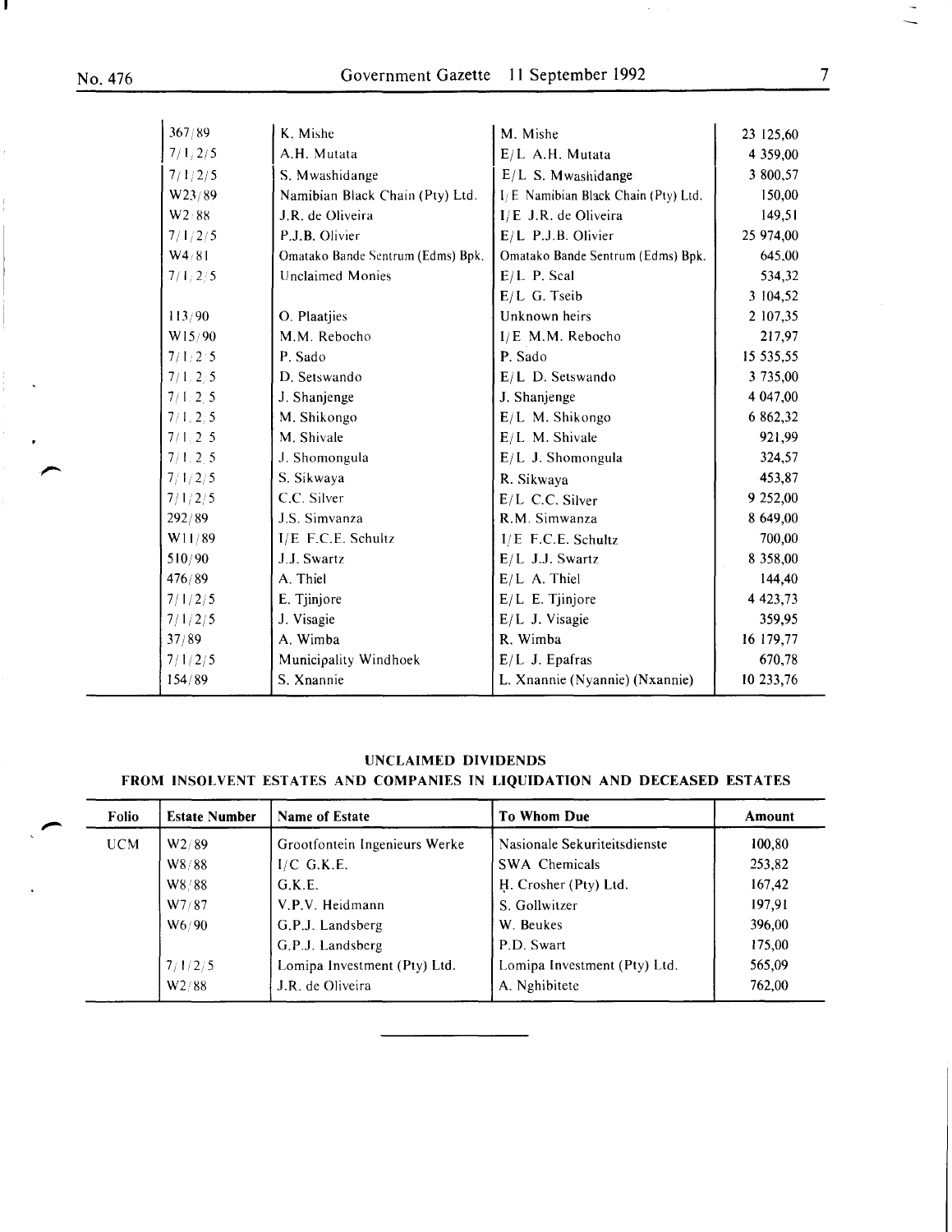### **NOTICE OF TRANSFER OF BUSINESS**

TAKE NOTICE that **HANS PETER KITTLER** intends to alienate and dispose of the business being conducted by him under the name and style of **DESERT GEMS** at 2 Roon Street, Swakopmund to and in favour of **MICHAEL THYGESEN** who shall carry on the aforesaid business for his own account under the same name on the aforesaid premises, and this publication shall serve as due notice having been given in terms of Section 34 of the Insolvency Act No. 24 of 1936, and furthermore that after publication of this notice the said **MICHAEL THYGESEN** shall apply to the Magistrate for the district of Swakopmund for the transfer of the trading licences in respect of the aforesaid business into his name.

DATED at SWAKOPMUND this 25th day of August 1992.

AHRENS & CO. ATTORNEYS FOR **THE** PARTIES P.O. Box 1261 32 Post Street Swakopmund

### **TRANSFER OF LICENCE**

BE PLEASED TO TAKE NOTICE that **MAGRIE-THA JOHANNA ADAMS** who traded under the name and style of **VIDEO FUN** at Erf 255, No. 104 Gobabis Road, Windhoek intends to sell her said business to **HANS GEORG KRENZ** who will carry on business for his own account under the same name and address.

This publication shall also serve as Notice being given in terms of Section 34 of the Insolvency Act 24 of 1936.

DATED at WINDHOEK on this 24th day of August 1992.

BEHRENS & PFEIFFER per: R.P. BEHRENS Schoemanshoek Building 98 Gobabis Road Windhoek

### **NOTICE**

Please take notice that fourteen ( **14)** days after publication of this notice, application will be made to the Licensing Court of Otjiwarongo, held at Otjiwarongo, for the transfer of the **General Dealer, Fresh Produce, Aerated and Mineral Water and Patent Medicine Licences** held by **ALBERT BOYS KATJIOUNGUA** trading under the name of **BLACK CHAIN** on Erf No. 972, Orwetoveni to **MA-GRITHA WILHELMINA PELCHER** who will continue to carry on business under the same name and style for her own account.

A. DAVIDS & CO. ATTORNEYS FOR APPLICANT P.O. Box II **Otjiwarongo** 

### **NOTICE OF TRANSFER OF BUSINESS**

KINDLY TAKE NOTE that **PETRUS CORNELIUS EBERSOHN,** who traded under the name and style of **ULTRA VIDEO** at Erf 996, Shop No. I, Lolopark, Olympia, Windhoek, sold the said business on the 31st August 1992, to **ISTINE SAMUELSON (born Kempen)**  married in community of property to Charles Winston Samuelson and assisted by him herein as far as need be, who will continue to carry on trading for her own account on the same premises under the name and style of **ISTINE'S,**  from that date.

This publication shall serve as Notice being given in terms of Section 34 of the Insolvency Act 24 of 1936.

(Sgd.) M.C. GREEFF (MRS) VAN DER MERWE-GREEFF ATTORNEYS FOR APPLICANT Kock & Schmidt Building 26a Garten Street P.O. Box 2356 Windhoek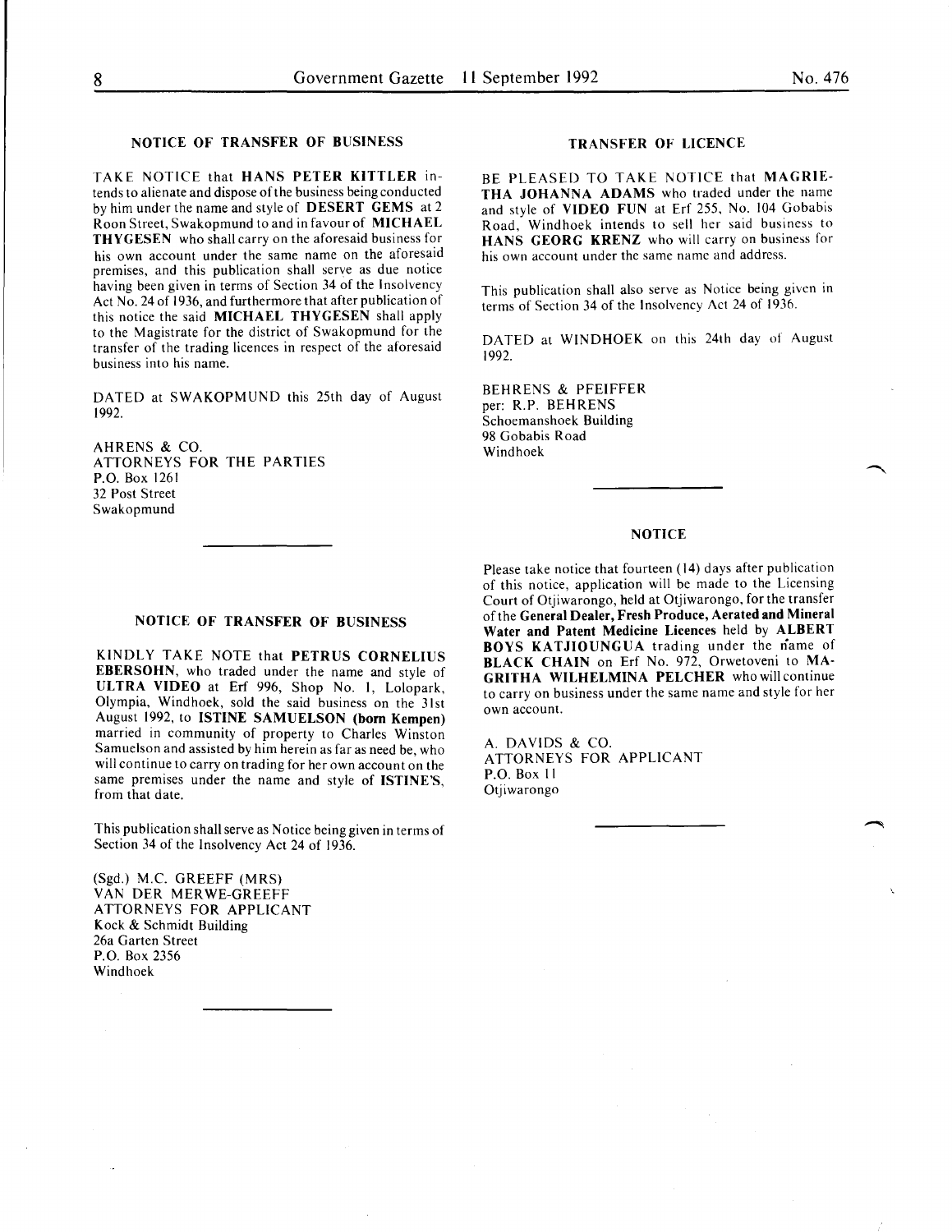THE ALIENS ACT, 1937

### NOTICE OF INTENTION OF CHANGE OF SURNAME

I, JOHANNES V AREKULENI VIRZINIU, residing at Erf 1692, Wanaheda and employed as a driver by TCL, intend applying to the Minister of Home Affairs for authority under section 9 of the Aliens Act, 1937, to assume the surname AUGUSTUS for the reason that VIRZINIU is my father's name and not surname.

I previously bore the name(s) JOHANNES VIRZINIU.

Any person who objects to my assumption of the said surname of AUGUSTUS should as soon as may be lodge his/her objection, in writing, with a statement of his/her reasons therefor, with the Magistrate of Windhoek.

(Sgd.) J. VIRZINIU P.O. Box 20238 Windhoek Dated: 24 August 1992

### THE ALIENS ACT, 1937 NOTICE OF INTENTION OF CHANGE OF SURNAME

I, THOMAS JOHANNES residing at Okahandja and employed as a Meat Cutter, intend applying to the Minister of Home Affairs for authority under section 9 of the Aliens Act, 1937, to assume the surname FOTOLELA for the reason that JOHANNES is my father's name and not my surname.

I previously bore the name(s) THOMAS JOHANNES.

I intend also applying for authority to change the surname of my wife NUUNYANGO to FOTOLELA V. ND. M.

Any person who objects to my assumption of the said surname of FOTOLELA should as soon as may be lodge his/her objection, in writing, with a statement of his/her reasons therefor, with the Magistrate of Windhoek.

(Sgd.) T. JOHANNES P.O. Box 144 Okahandja Dated: 28 August 1992

### THE ALIENS ACT, 1937 NOTICE OF INTENTION OF CHANGE OF SURNAME

I. MICHAEL KASIRE FILIPPES residing at Mupini, Kavango, Private Bag 2080, and being a member of the NDF, intend applying to the Minister of Home Affairs for authority under section 9 of the Aliens Act, 1937, to assume the surname MIKE KAMBERUKA KASIRE for the reason that the first above-mentioned names are for my father, the second is mine. That's why I want them to be only one for my father and two mine.

I previously bore the name(s) MICHAEL KASIRE PHILLIPUS.

Any person who objects to my assumption of the said surname of MIKE KAMBERUKA KASIRE should as soon as may be lodge his/her objection, in writing, with a statement of his/her reasons therefor, with the Magistrate of

(Sgd.) M. KASIRE Dated: 17 June 1992

### THE ALIENS ACT, 1937 NOTICE OF INTENTION OF CHANGE OF SURNAME

I, DAWID PAULUS residing at Luiperdsvallei Police Camp, and employed as a Home Guard, intend applying to the Minister of Home Affairs for authority under section 9 of the Aliens Act, 1937, to assume the surname SHILENGUDWA for the reason that I use the surname SHILENGUDWA in all my official documents, but not the name PAULUS which is my father's first name.

I previously bore the name(s) DAWID PAULUS.

Any person who objects to my assumption of the said surname of SHILENGUDWA should as soon as may be lodge his/her objection, in writing, with a statement of his/her reasons therefor, with the Magistrate of Windhoek.

(Sgd.) D. PAULUS Dated: I September 1992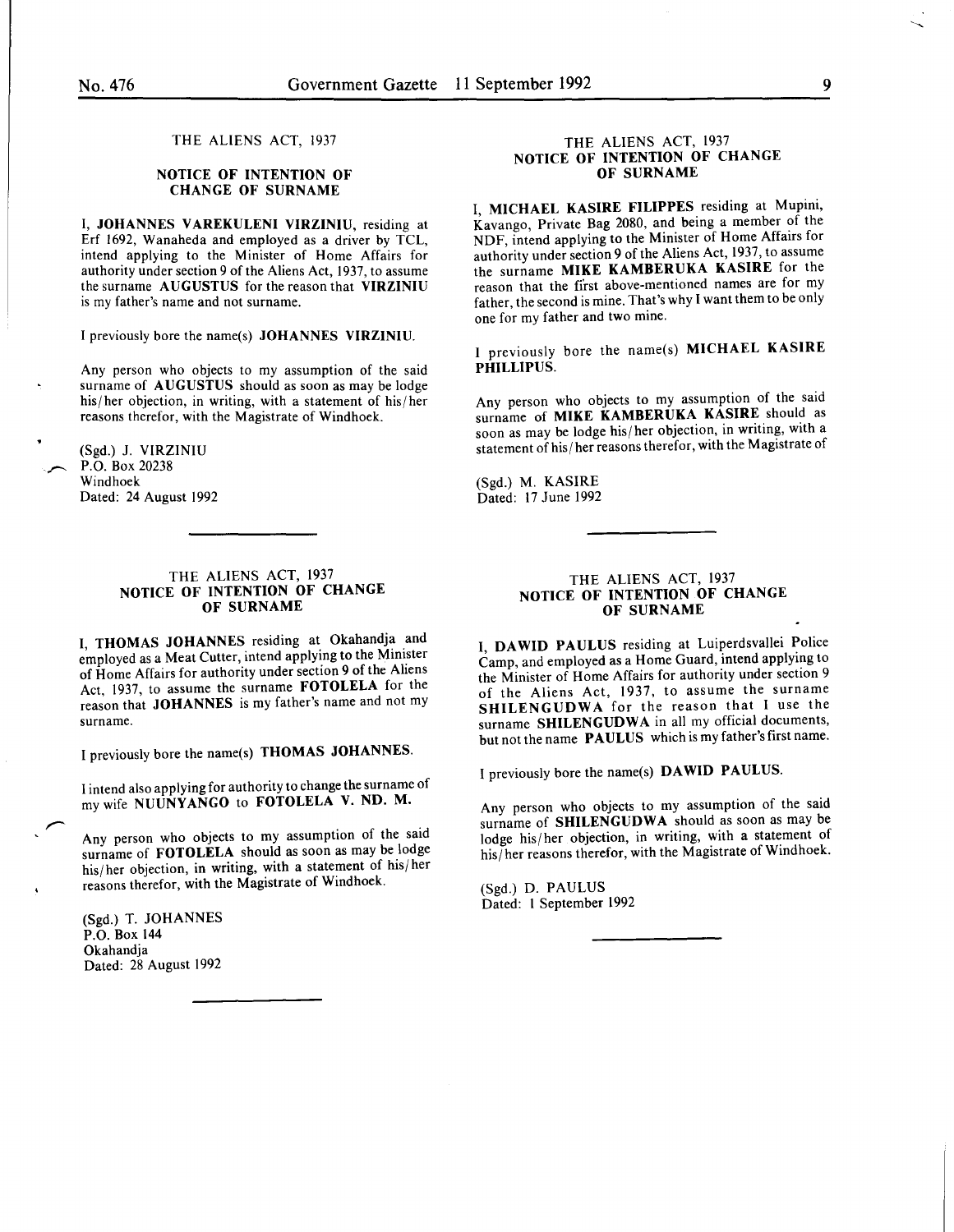### THE ALIENS ACT, 1937 NOTICE OF INTENTION OF CHANGE OF SURNAME

I, JUSTINA SAKEUS residing at 044/29, Katutura, and presently unemployed, intend applying to the Minister of Home Affairs for authority under section 9 of the Aliens Act, 1937, to assume the surname ITHETE for the reason that SAKEUS is my father's christian name.

I previously bore the name(s) JUSTINA SAKEUS.

Any person who objects to my assumption of the said surname of ITHETE should as soon as may be lodge his/her objection, in writing, with a statement of his/her reasons therefor, with the Magistrate of Windhoek.

(Sgd.) J. SAKEUS Dated: 28 August 1992

### THE ALIENS ACT, 1937 NOTICE OF INTENTION OF CHANGE OF SURNAME

I, PAULUS ELAGO residing at Suiderhof Base and employed as a soldier, intend applying to the Minister of Home Affairs for authority under section 9 of the Aliens Act, 1937, to assume the surname MUMATI for the reason that ELAGO is my father's name and not surname.

I previously bore the name(s) PAULUS ELAGO.

Any person who objects to my assumption of the said surname of MUMATI should as soon as may be lodge his/her objection, in writing, with a statement of his/her reasons therefor, with the Magistrate of Windhoek.

(Sgd.) P. ELAGO Dated: 17 August 1992

### THE ALIENS ACT, 1937 NOTICE OF INTENTION OF CHANGE OF SURNAME

I, AUGUSTE LUISE NDAPANDO residing at Oshakati, and presently unemployed, intend applying to the Minister of Home Affairs for authority under section 9 of the Aliens Act, 1937, to assume the surname EMBASHU for the reason that AUGUSTE is my father's name and not surname, and EMBASHU appears on my school certificates.

I previously bore the name(s) AUGUSTE LUISE NDAPANDO.

Any person who objects to my assumption of the said surname of EMBASHU should as soon as may be lodge his/her objection, in writing, with a statement of his/her reasons therefor, with the Magistrate of Windhoek.

(Sgd.) A.L. NDAPANDO Dated: 6 February 1992

### THE ALIENS ACT, 1937 NOTICE OF INTENTION OF CHANGE OF SURNAME

I, LIKIUS VENDELINUS DOMIKUS residing at Suiderhof NDF Base, and employed as Military personnel, intend applying to the Minister of Home Affairs for authority under section 9 of the Aliens Act, 1937, to assume the surname AMUTENYA for the reason that the surname DOMIKUS is my father's name and secondly, all my documents except my I.D. card bear the surname AMUTENYA.

I previously bore the name(s) LIKIUS VENDE-LINUS DOMIKUS.

Any person who objects to my assumption of the said surname of AMUTENYA should as soon as may be lodge his/her objection, in writing, with a statement of his/her reasons therefor, with the Magistrate of Windhoek.

(Sgd.) L.V. DOMIKUS Dated: 17 August 1992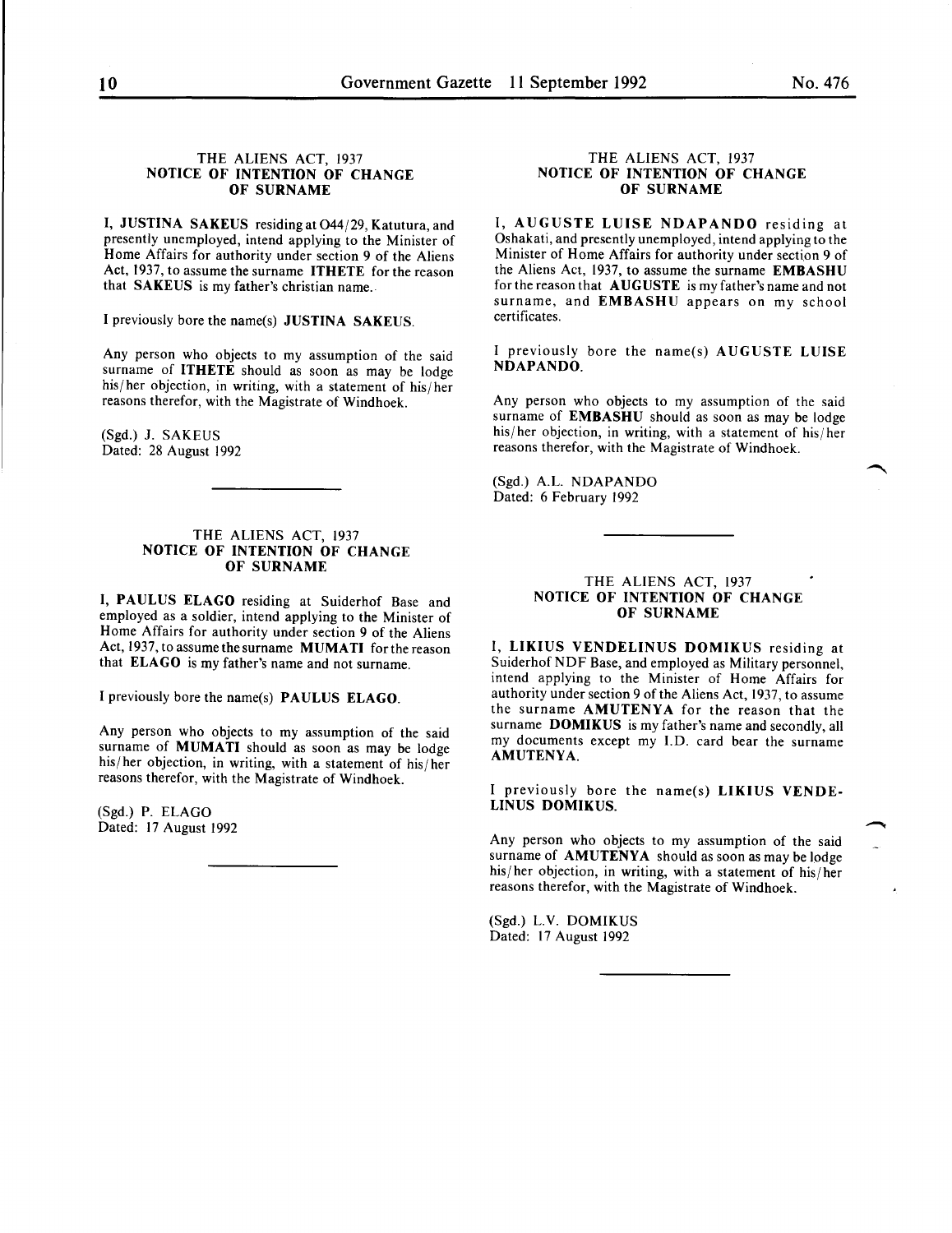| IN THE MAGISTRATE'S COURT FOR THE<br><b>DISTRICT OF WINDHOEK</b>                                                                                                                                                                                                                                                 |                                                       |                       | IN THE MAGISTRATE'S COURT FOR<br>THE DISTRICT OF WINDHOEK                                                                                                                                                                                                                                                        |                                  |                          |
|------------------------------------------------------------------------------------------------------------------------------------------------------------------------------------------------------------------------------------------------------------------------------------------------------------------|-------------------------------------------------------|-----------------------|------------------------------------------------------------------------------------------------------------------------------------------------------------------------------------------------------------------------------------------------------------------------------------------------------------------|----------------------------------|--------------------------|
| HELD AT WINDHOEK                                                                                                                                                                                                                                                                                                 |                                                       | CASE NO.: 4011/92     | HELD AT WINDHOEK                                                                                                                                                                                                                                                                                                 |                                  | <b>CASE NO.: 4013/92</b> |
| In the matter between.                                                                                                                                                                                                                                                                                           |                                                       |                       | In the matter between:                                                                                                                                                                                                                                                                                           |                                  |                          |
| NATIONAL BUILDING AND<br><b>INVESTMENT CORPORATION</b>                                                                                                                                                                                                                                                           |                                                       | Execution<br>Creditor | NATIONAL BUILDING AND<br><b>INVESTMENT CORPORATION</b>                                                                                                                                                                                                                                                           |                                  | Execution<br>Creditor    |
| and                                                                                                                                                                                                                                                                                                              |                                                       |                       | and                                                                                                                                                                                                                                                                                                              |                                  |                          |
| H.P. MBOME                                                                                                                                                                                                                                                                                                       |                                                       | Execution<br>Debtor   | <b>GILLEMON SAKARIA</b>                                                                                                                                                                                                                                                                                          |                                  | Execution<br>Debtor      |
| <b>NOTICE OF SALE IN EXECUTION</b>                                                                                                                                                                                                                                                                               |                                                       |                       | <b>NOTICE OF SALE IN EXECUTION</b>                                                                                                                                                                                                                                                                               |                                  |                          |
| IN EXECUTION of a Judgement granted by the above<br>Honourable Court against the Execution Debtor the fol-<br>lowing property will be sold by public auction on 28th<br>October 1992, at 10:00, by the Messenger of the Court for the<br>district of Windhoek in front of the Magistrate's Court of<br>Windhoek. |                                                       |                       | IN EXECUTION of a Judgement granted by the above<br>Honourable Court against the Execution Debtor the fol-<br>lowing property will be sold by public auction on 28th<br>October 1992, at 10:00, by the Messenger of the Court for the<br>district of Windhoek in front of the Magistrate's Court of<br>Windhoek. |                                  |                          |
| <b>CERTAIN</b><br>Erf No. 127, Extension No. 5,<br>Khomasdal Township;                                                                                                                                                                                                                                           |                                                       | <b>CERTAIN</b>        | Erf No. 7008, Extension No. 16,<br>Katutura Township;                                                                                                                                                                                                                                                            |                                  |                          |
| <b>SITUATED</b><br>In the Municipality of Windhoek;                                                                                                                                                                                                                                                              |                                                       |                       | <b>SITUATED</b>                                                                                                                                                                                                                                                                                                  | In the Municipality of Windhoek, |                          |
| <b>MEASURING</b><br>450 square metres.                                                                                                                                                                                                                                                                           |                                                       |                       | <b>MEASURING</b>                                                                                                                                                                                                                                                                                                 | 261 square metres.               |                          |
| residential dwelling.                                                                                                                                                                                                                                                                                            | With all fixed improvements thereon consisting of one |                       | With all fixed improvements thereon consisting of one<br>residential dwelling.                                                                                                                                                                                                                                   |                                  |                          |

### CONDITIONS OF SALE:

- I. The Sale is subject to the provisions of the Magistrate's Court Act No. 32 of 1944, as amended.
- 2. The property will be sold "voetstoots" according to the existing title deed.
- 3. Qne-tenth of the purchase price will be payable immediately after the sale in cash, the balance together with interest thereon at  $10\%$  per annum against transfer to be secured by a bank or building society guarantee, and which transfer shall be given without delay.
- 4. The following fixed improvements are on the property, although no warranty is given in this regard:

One residential dwelling.

5. The complete Conditions of Sale will be read out at the time of the sale and may be inspected at the office of the Messenger of the Court, Windhoek.

R. OLIVIER & CO. ATTORNEY OF EXECUTION CREDITOR Realmar Building Cnr. Leutwein & Bahnhof Streets Windhoek

### CONDITIONS OF SALE:

- 1. The Sale is subject to the provisions of the Magistrate's Court Act No. 32 of 1944, as amended.
- 2. The property will be sold "voetstoots" according to the existing title deed.
- 3. One-tenth of the purchase price will be payable immediately after the sale in cash, the balance together with interest thereon at 10% per annum against transfer to be secured by a bank or building society guarantee, and which transfer shall be given without delay.
- 4. The following fixed improvements are on the property, although no warranty is given in this regard:

One residential dwelling.

5. The complete Conditions of Sale will be read out at the time of the sale and may be inspected at the office of the Messenger of the Court, Windhoek.

R. OLIVIER & CO. ATTORNEY OF EXECUTION CREDITOR Realmar Building Cnr. Leutwein & Bahnhof Streets Windhoek